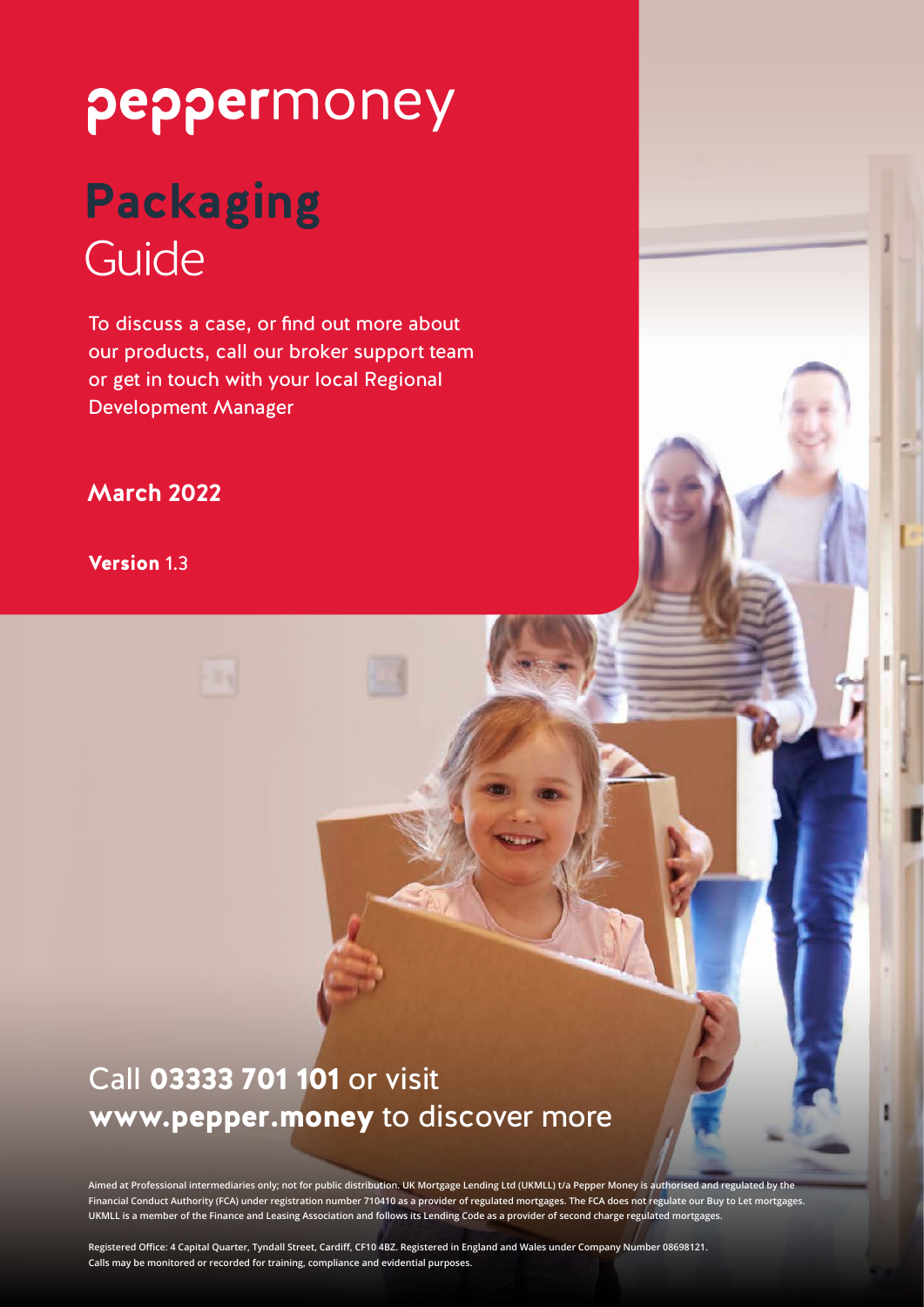## How does our packaging process work?

As your volume of specialist mortgage cases rises, it becomes ever more important to have all the information you need to submit business quickly and efficiently.

Using this guide in conjunction with our online application process will help you prepare each case with greater certainty and submit it with confidence.

There are three simple steps to follow, which we will outline in the document with some top tips for packaging your case. These three steps along with our 5 C's to packaging success should ensure we keep the review process as swift and simple as possible.

## 5 C's for Packaging Success

#### **Certainty**

Not sure of the supporting documents we require to make an assessment? This Packaging Guide will help you submit an application with added certainty.

#### **Collate**

Upload all of the decision making documents with the application.

#### **Check**

 $2$   $2$   $2$   $2$ 

Quick review of your customer's documents to identify where any explanations may be required from the outset e.g. large/ irregular bank statement transactions, recurring payments or payslip deductions.

#### **Confirm**

Double check the application data keyed in matches up with the supporting documents to ensure we can provide you with an accurate decision as early as possible – income figures & employment dates are key areas

#### **Call**

Be ready to receive a call from the caseowner to discuss the application once they've reviewed it – having a conversation during our initial assessment will often help reduce the number of application requirements and help fast-track the application.

## Top tip

**Remember that you only need to upload the documents we ask for in support of your customer's application**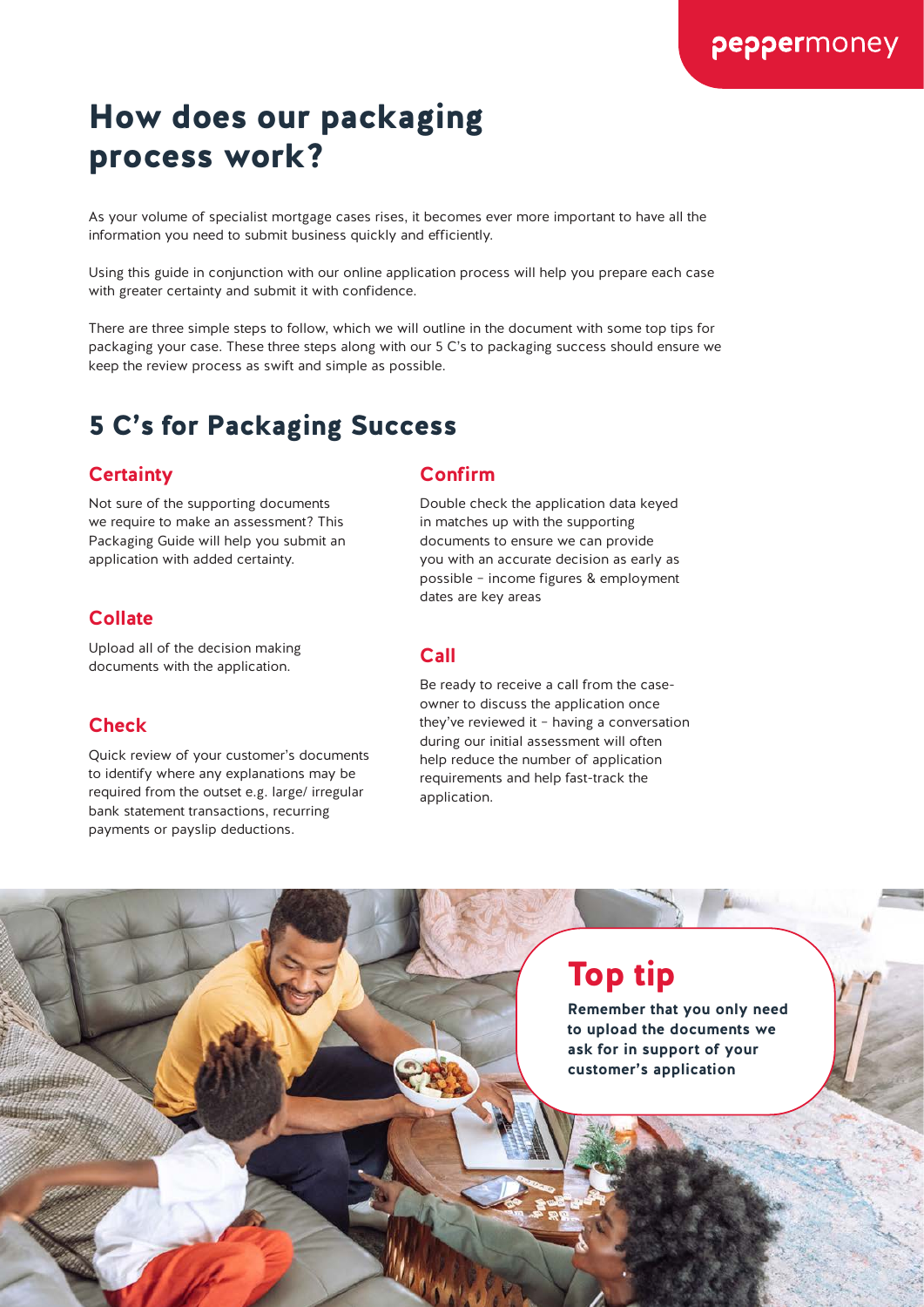## Step 1: Applicant Information

## Application Overview

## **Application Declaration and Direct Debit Mandate**

We'll auto-produce these for you to have signed and dated by the customer(s) once you have submitted the application. They will be available in the documents section of the application homepage. It's important you use the documents that are generated to ensure that they're the most up to date versions.

## Application/Identity

## **Electronic Identification**

We'll perform electronic checks on all customer's and business details you provide, using Electronic Identification to verify your customer's identity. In some circumstances, we may require additional documentation to validate these details and will inform you at the point of DIP decision if we need to verify the identity of the customers.

If requested, we'll require two forms of identification. At least one of them must be from Table 1. Please ensure that the documents are certified as a true copy of the original and where applicable, a true likeness of the applicant to avoid any delays.

## Top tip

**Remember it's always better to tell us the full application details upfront**

| Table 1                                                                                                                                                                                                                                                                      | Table 2                                                                                                                                                                                                                                                                                                       |
|------------------------------------------------------------------------------------------------------------------------------------------------------------------------------------------------------------------------------------------------------------------------------|---------------------------------------------------------------------------------------------------------------------------------------------------------------------------------------------------------------------------------------------------------------------------------------------------------------|
| Valid passport<br>Valid photo card driving licence (full or<br>$\bullet$<br>provisional)<br>National identity card<br>$\bullet$<br>Firearms certificate or shotgun licence<br>$\bullet$<br>Identity card issued by the Electoral<br>$\bullet$<br>Office for Northern Ireland | Valid (old style) full UK driving licence<br>$\bullet$<br>Recent evidence of benefit entitlement<br>$\bullet$<br>Instrument of a court appointment<br>$\bullet$<br>Current council tax demand letter or<br>$\bullet$<br>statement<br>Non internet generated bank statements<br>$\bullet$<br>and utility bills |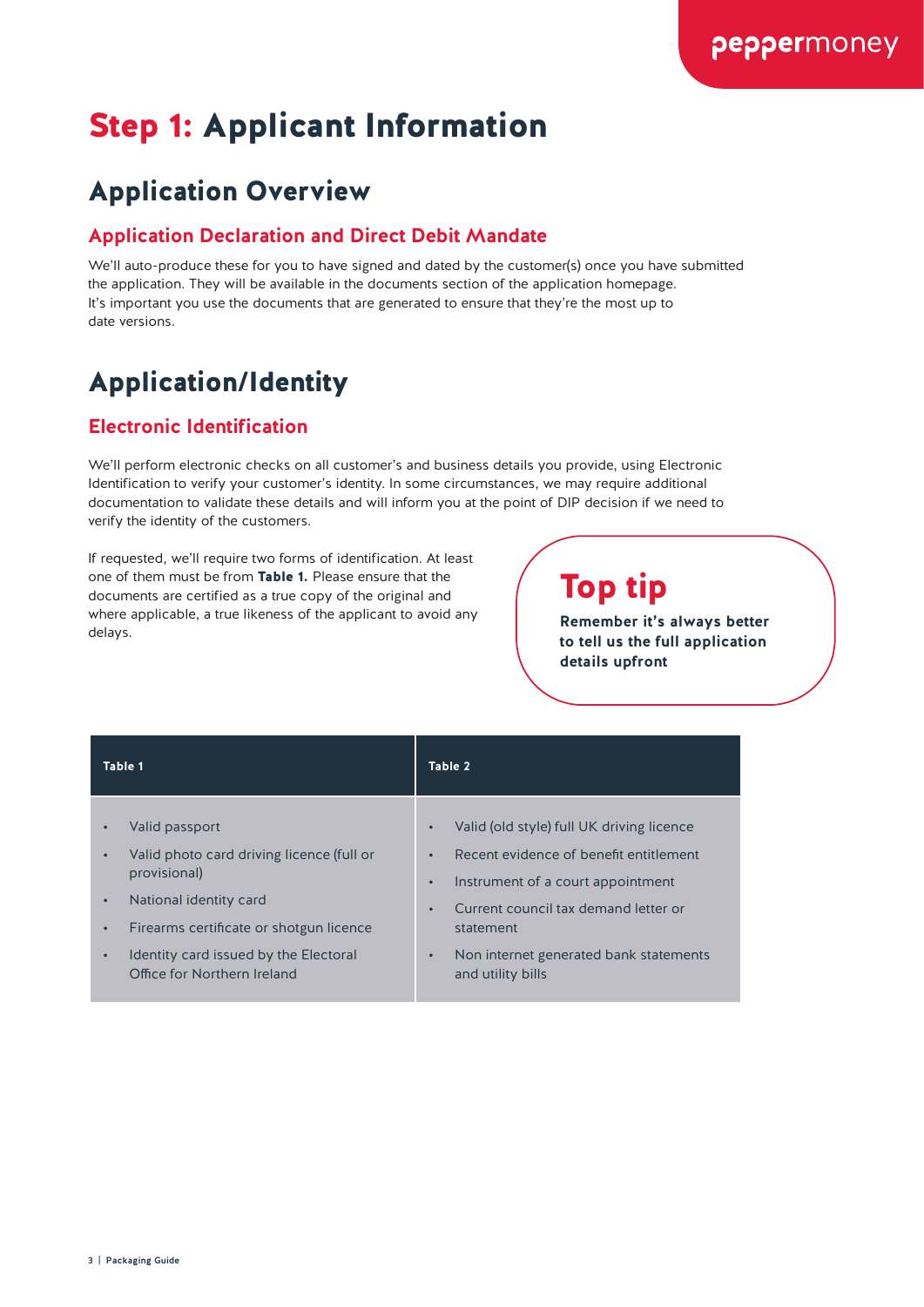## **Proof Of Residency**

If we cannot verify proof of residency electronically, we'll ask you to provide one of the following (this has to be different to a document you have already provided for proof of identity):

- **Utility Bill**
- **Bank Statement**
- Mortgage Statement
- Council Tax Bill
- Credit Card Statement
- Benefit Award Letter

#### **BTL Portfolio**

If your customer is an existing landlord with a BTL portfolio, we will ask you to complete and upload the BTL **Portfolio Schedule.**

You can find this via the Resource Downloads page under **Useful Templates.**

## Expenditure

#### **Bank Statements For All Applicants**

For all residential applications we'll require the following:

- 3 months bank statements required for First Time Buyers, Pepper 12 or Pepper 6 Residential applications
- 2 months bank statements required for all other Residential application types
- We don't require this for Buy to Let applications where the customer is employed.

This account should be the one into which the customer's salary is paid and day to day payments are made. You should review the statements for any irregular transactions - such as large credit payments or transfers - and provide explanations for them.

Top tip

**Where possible, bank statements should be added as a single attachment, rather than separate pages**

peppermoney

#### **Mortgage History**

This information will normally be obtained during the credit search, if for any reason it's not, we'll need evidence of 12 months' satisfactory mortgage payments for all the customer(s) mortgages and we'll advise you if we require it at the point of the DIP decision.

If your customer is an existing mortgage holder, you will need to provide evidence of their most recent mortgage payment showing on the latest months bank statement to ensure they are not currently utilising a payment holiday/deferral and experiencing financial difficulty.

If the customer(s) has a BTL portfolio, it will speed up the processing of the application if the schedule is provided before or alongside the mortgage history.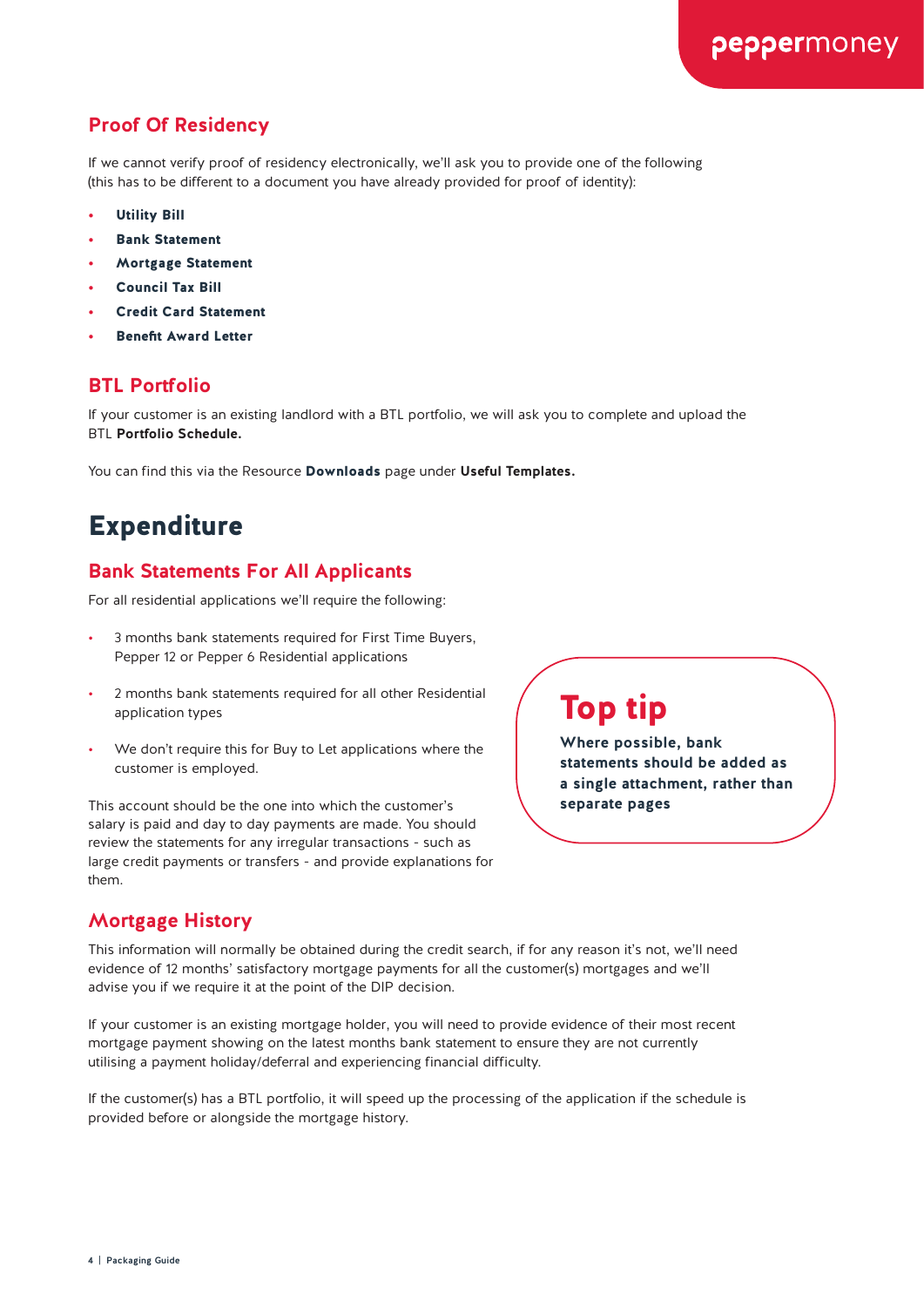## **Other**

## **Proof Of Deposit**

We'll need details of the source of deposit for all purchase applications and may ask you for evidence of this. Where the deposit is from savings, generally, the latest savings statement will be acceptable. If the customer(s) is a first-time buyer, we may ask to see a buildup of funds over a longer period - typically three months.

Where the deposit is gifted, we'll need a gifted deposit letter. A template can be downloaded from our website. This will need to state the amount to be gifted and that...

- the donor will hold no interest in the property
- they will not reside at the property post-completion
- the funds are not repayable

..along with the donor's relationship to the customer.

## **Right To Reside**

Applicants who are non-UK citizens will need to provide evidence of indefinite leave to remain in the UK.

For nationals, the customer's passport will be sufficient. For Non-EU nationals, we'll need an appropriately stamped passport, valid residency card or a letter from the Home Office.

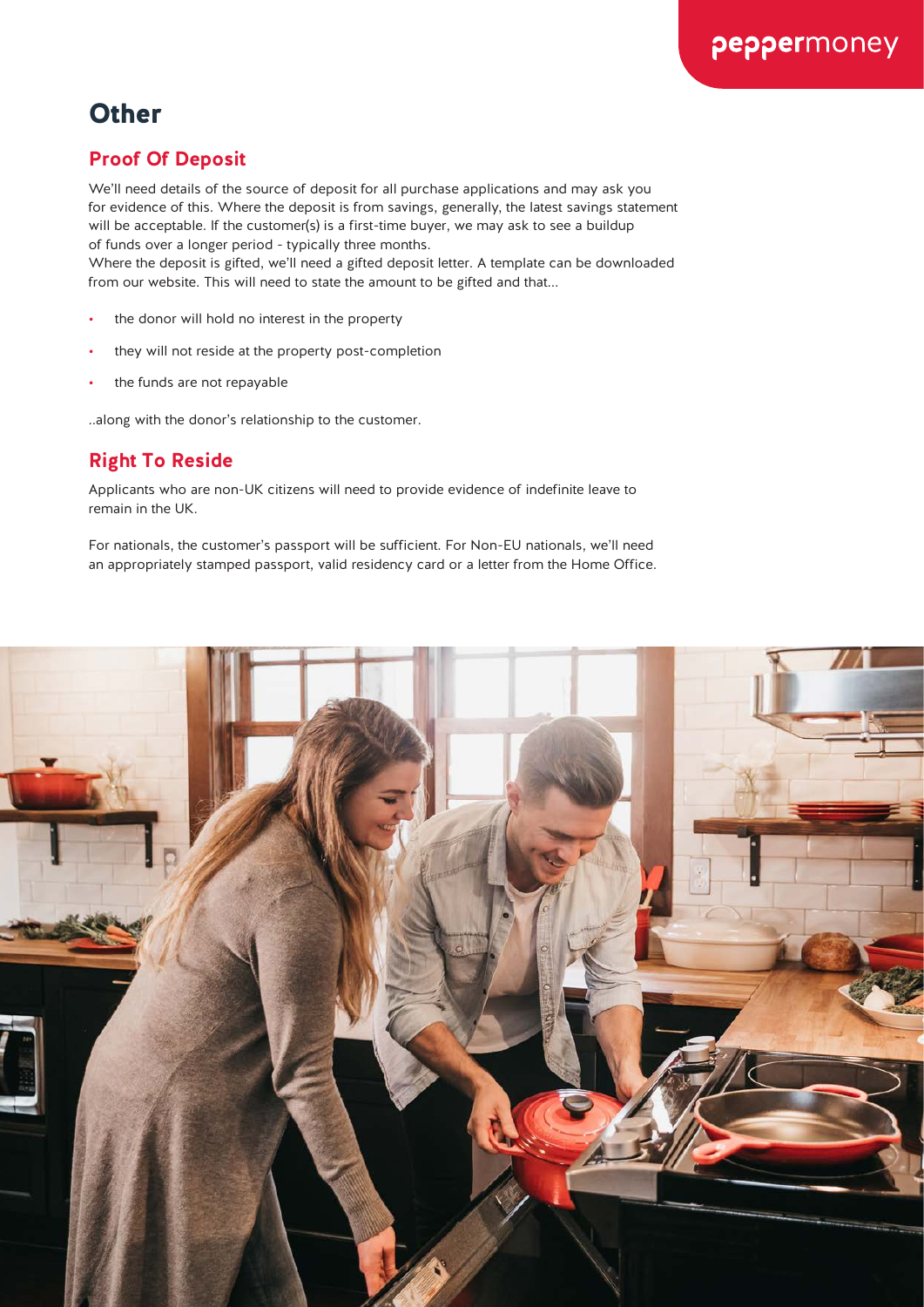

## Step 2: Income and Employment

## Employed Customers

## **Employment History**

Customers will need to demonstrate 12 months of continuous employment. This can usually be done by providing their most recent P60 or last payslip from the previous financial year. Where they have had multiple roles in the past 12 months, we will require their last payslip or P45 from their previous employer.

#### **Proof Of Income**

We will require consecutive payslips from the last three months alongside evidence of the last 6 months continuous employment. In addition, we will expect to see salary credits on the bank statements provided. If the customer is paid weekly, we will need their six most recent consecutive payslips.

## **Day Rate Contractors**

We'll need a copy of the contract and then depending on how your customer's contract has been agreed, we'll either ask for:

Evidence of 12 months of continuous employment. This can usually be done by providing their most recent P60 or last payslip from the previous financial year.

Where they have had multiple roles in the past 12 months, we will require their last payslip or P45 from their previous employer.

#### Or

If self-employed, you'll need to provide two years' accounts.

Accounts must be finalised by an accredited/qualified accountant and clearly show the customer's salary and dividend. If they don't, we'll ask for SA302s and tax overviews in addition.

## Top tip

**View our full** Criteria Guides **on our website for more information**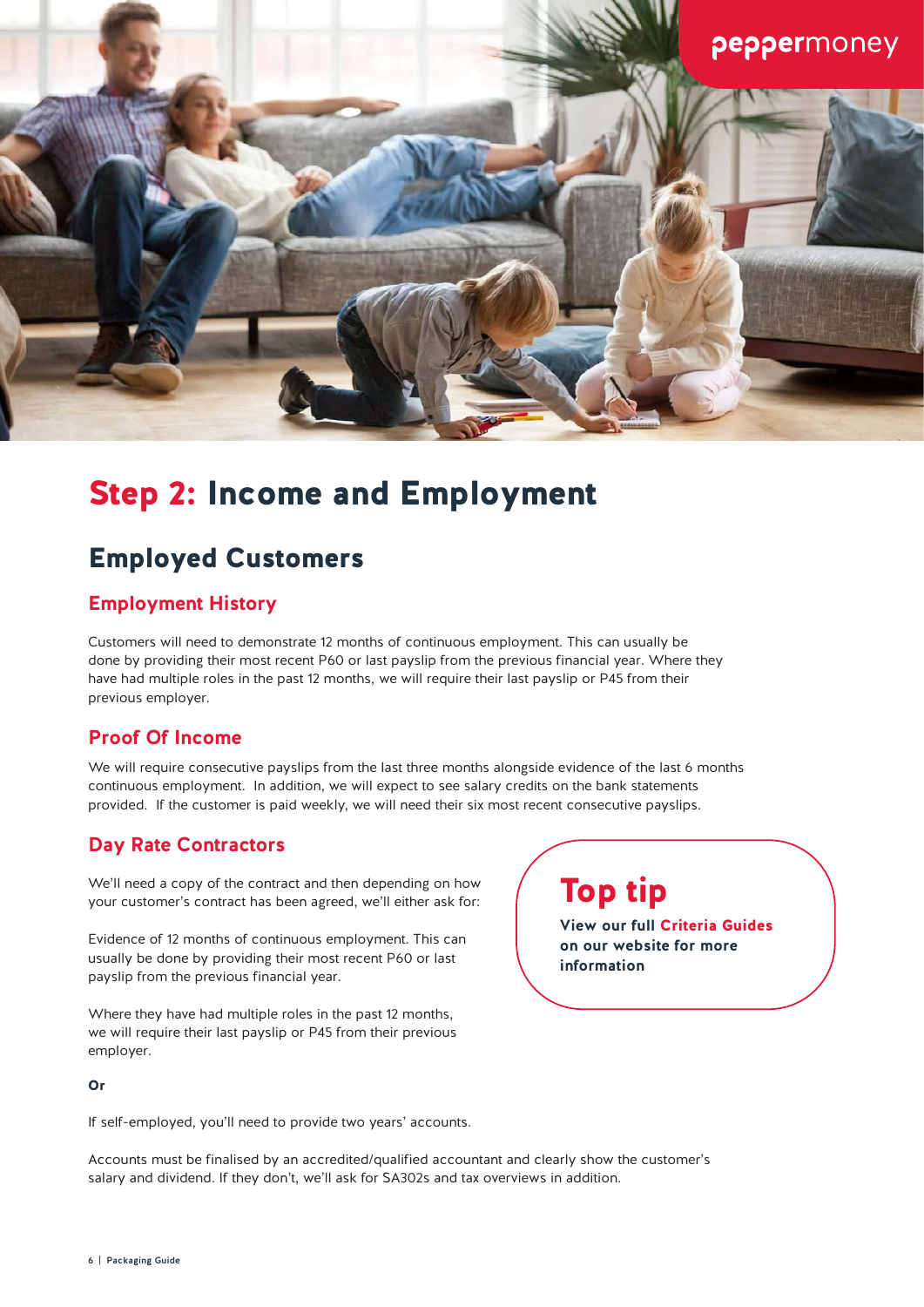## Self-Employed Customers

#### **Accounts**

For self-employed customers, you'll need to provide two years' accounts if available - we do accept applicants who have been trading for a minimum of 1 year.

Accounts must be finalised by an accredited/qualified accountant and clearly show the customer's salary and dividend. If they don't, we'll ask for SA302s and tax overviews in addition.

## **Reducing Self-Employed Income**

We require explanations for large fluctuations - either up or down - and will typically only need written confirmation from you.

#### **Business Bank Statements**

Where the customer is self-employed, we'll need the latest full three months' consecutive business bank statements and will use them to verify the current business performance against  $\sqrt{ }$  Top tip<br>previous years.

**Be sure to name all documents correctly and upload them in date order**